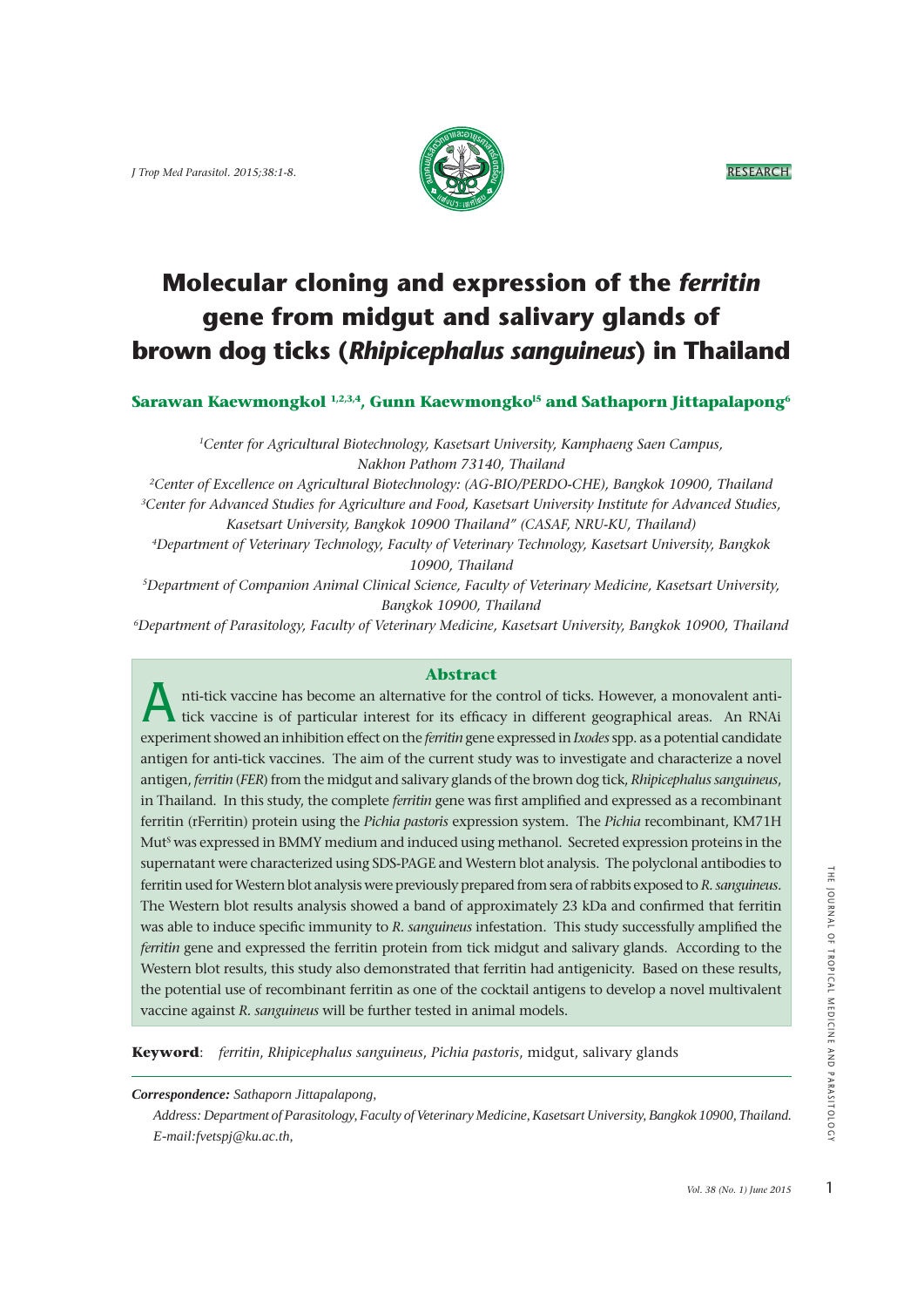### **Introduction**

 *Rhipicephalus sanguineus*, a brown dog tick, is the most widely distributed tick species and the potential vector for animal and human diseases that causes economic and public health losses. The conventional controls of *R. sanguineus* highlight the potential risks associated with the improper use of acaricides, including environmental pollution, toxicity to humans and other non-target organisms [1]. Tick control is also essential in controlling tick-borne diseases. Ideally, any vaccine should reduce tick infestations and pathogen transmission [2]. Different methods of tick control, such as the use of chemical acaricides and vaccines, have posed several challenges [3]. Vaccination against tick infestations has become an option for the control of ticks and such a vaccine has been developed by the identification of protective antigens using molecular biology techniques [4-7]. For more than 20 years, the only commercially available anti-tick vaccine has been based on the midgut protein, Bm86, from *Rhipicephalus* (*Boophilus*) *microplus* as the antigen [8]. However, it is effective only against the cattle tick in specific geographical areas [6].

 *Ferritin* (*FER*) is a general iron-binding protein consisting of 24 subunits folded in a helical bundle and has a function in iron homeostasis in most organisms [9]. Two types of *ferritin* - an intracellular (*FER1*) and a secretory type (*FER2*) have been characterized in *Ixodes ricinus* [10,11] and *Haemaphysalis longicornis* [12]. The excess iron from digested blood meals could induce iron toxicity in those ticks. *Ferritin* has a role in the regulation of iron balance and therefore, could be a potential antigen for tick control [13,14]. However, there is little information on *ferritin* in *R. sanguineus*. This study aimed to clone and characterize the cDNA encoding ferritin and to compare the deduced amino acid sequences of ferritins from *R. sanguineus* isolates in Thailand and other previous isolates. The recombinant ferritin produced in *Pichia pastoris* was also tested with polyclonal antibodies of rabbits induced by natural infestation of *R. sanguineus*. <sup>2</sup><br>
2 **Vol. 38** (No. 1) June 2015<br>
2 **Vol. 38** (No. 1) June 2015<br>
2 **Vol. 38** (No. 1) June 2015<br>
2 **Vol. 38** (No. 1) June 2015<br>
2 **Vol. 38** (No. 1) June 2015

#### **Materials and methods**

#### **1. Brown dog ticks**

 Ticks were obtained from a colony of *R. sanguineus* maintained at the Department of Parasitology, Faculty of Veterinary Medicine, Kasetsart University, Bangkok, Thailand. Only female ticks were used in the experiment.

#### **2. Midgut and salivary gland dissections**

 Dissection of ticks was done under a light microscope as described by [15]. Briefly, under a dissection light microscope, partially fed ticks were submerged in phosphate buffered saline (PBS; pH 7.4), held down with a pair of soft tissue forceps. The dorsal cuticle was excised and the salivary glands separated from the rest of the organs with the help of 18-gauge needles. Following dissection, the tissues were transferred into RNA stabilizer reagent and kept frozen at -80 ˚C until use.

#### **3. RNA extraction and RT-PCR**

 Total RNA was extracted from 0.1 g of *R. sanguineus* midgut and salivary glands by the acid phenol extraction method [16]. Extracted RNAs were amplified by reverse transcriptionpolymerase chain reaction (RT-PCR). The cDNA strand synthesis reaction was performed using a SuperScript IIITM First-Strand Synthesis System Kit (Invitrogen, Carlsbad, CA, USA) following the manufacturer's instructions. The *ferritin-*specific primers were newly designed and synthesized according to *ferritin* cDNA sequences published on GenBank (accession AY277907). The whole *Ferritin* gene was amplified using a forward primer of 5'-GAA-TTC-AAG-AAG-ATG-GCC-GCT-ACT-CA-3' and a reverse primer of 5'-TCT-AGA-TAG-TCC-GAC-AGG-GTC-TCC-TT-3'. The PCR was carried out using Platinum *Taq* DNA polymerase (Invitrogen, Carlsbad, CA, USA) and hot start PCR with 95 °C for 5 min, 35 cycles of 95 °C for 1 min, 60 ˚C for 1 min, 74 ˚C for 2 min, and 74 ˚C for 10 min. PCR products were electrophoresed in 1.2% agarose gels and visualized under UV illumination and the target amplicon size was confirmed.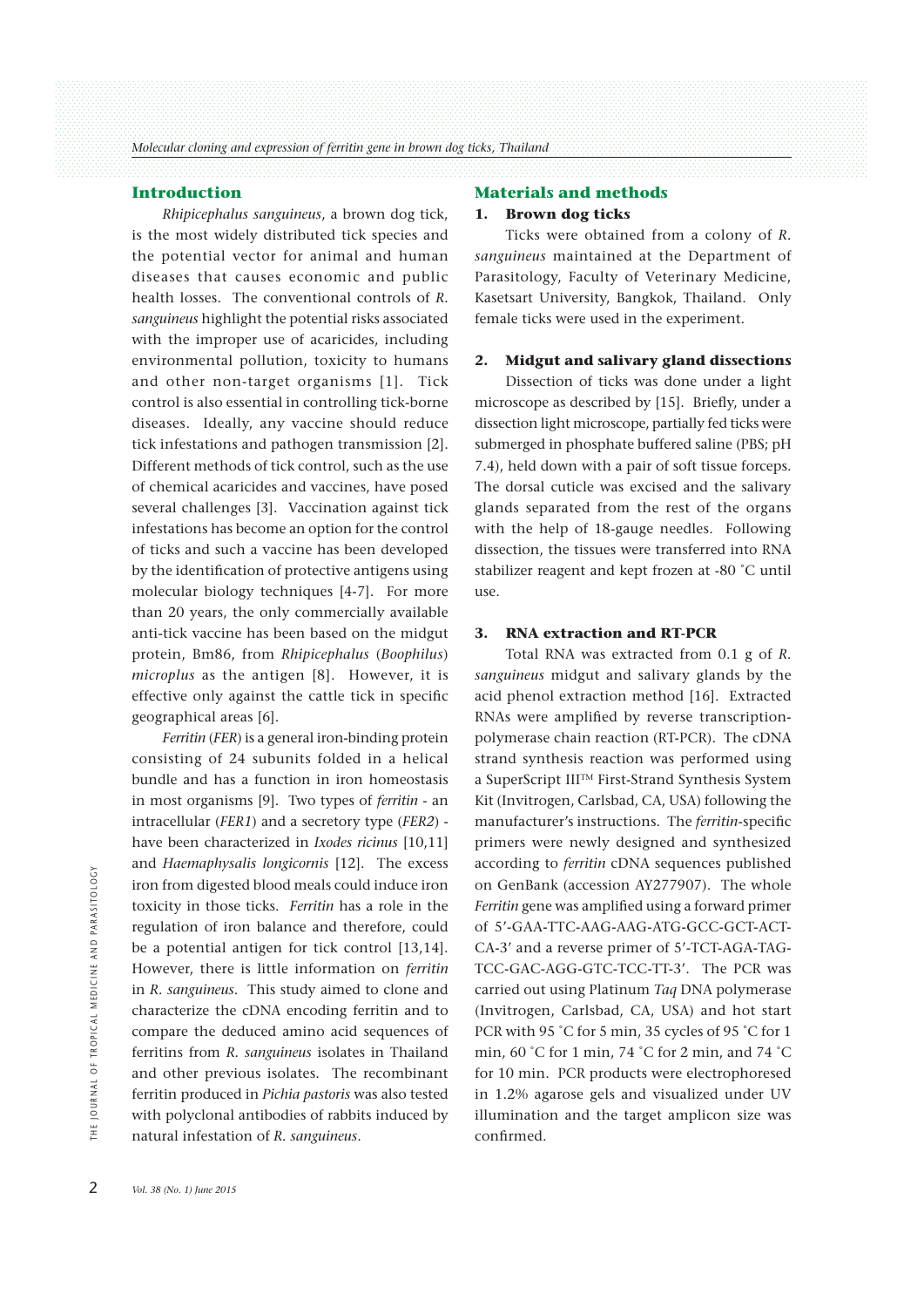### **4. Sequencing and nucleotide analysis**

 The plasmid was extracted using the Qiaprep spin miniprep kit (Qiagen) and was confirmed by restriction endonuclease. Its sequencing was undertaken by FirstBase (Malaysia)**.** Inserted DNA sequences were compared with known *ferritin* sequences on the GenBank database. A phylogenetic tree of the *ferritin* gene was constructed using the distance method in Mega version 5.1 [17].

# **5. Cloning and expression in** *Pichia pastoris*

 The *ferritin* coding sequences were amplified using PCR and purified using an UltraClean™ 15 DNA Purification Kit (MO BIO Laboratories, Inc., USA). The purified products were then digested with *EcoRI* and *XbaI* restriction enzymes, subcloned into a *P. pastoris* expression vector  $pPCZ\alpha-A$ and expressed according to the manufacturer's instructions (Invitrogen® , USA). The KM71H strains (Mut<sup>s</sup>, methanol utilization slow) of *P*. *pastoris* were generated. These strains were used to prepare *Pichia* competent cells. The recombinant plasmids were used to transform *P. pastoris* strain KM71H competent cells using the electroporation protocol (Invitrogen<sup>®</sup>, USA). The *P. pastoris* positive clones were selected on YPD plates containing 100 μg/ml Zeocin, and checked using the PCR technique. Small-scale expression was performed by induction involving adding 100% methanol to a final concentration of 3% methanol every 24 hours to maintain induction. For secreted expression, the supernatant was transferred to a separate tube and the supernatant was stored at -80 ˚C until used for analysis by SDS-PAGE and Western blotting.

## **6. Polyclonal antibodies preparation in rabbits**

 Four rabbits (aged 4 months and weighing 2-2.5 kg) were chosen for preparing antibodies against dog ticks. The rabbits were challenged by tick infestation for 7 days and the infestation was repeated 21 days later. All infestations in each rabbit consisted of 50 females and 50 males which were unfed adult *R. sanguineus*. The serum

of these rabbits was used as primary antibodies in both Dot blot and Western blot analysis against ferritin antigen.

#### **7. Immunogenicity**

 All reagents were purchased from Sigma (St. Louis, MO, USA). For dot blots, secreted protein was dried onto polyvinylidine difluoride (PVDF) membranes and incubated for 1-2 hours with either rabbit hyperimmune serum to *R. sanguineus* (1:50) or mouse anti-polyhistidine immunoglobulin G (IgG) monoclonal antibody (MoAb) (1:3,000). Membranes were then incubated with either goat anti-rabbit (1:3,000) or goat anti-mouse (1:500) secondary antibodies conjugated to horseradish peroxidase (1:500) for 1 h, washed and developed with diaminobenzidine and  $1\%$  H<sub>2</sub>O<sub>2</sub> for 5-10 min. For Western blotting, secreted protein was analyzed with denaturing 12% SDS-PAGE and stained with Coomassie blue or transferred onto PVDF at semi-dry blotting (Bio-Rad, USA) and developed as described above.

#### **Results**

#### **Amplification and sequence analysis**

 In this study, two full-length cDNAs encoding ferritin were identified and cloned from the EST database of *R. sanguineus*. The full-length *ferritin* gene we identified contains 516 bp (Fig.1) and phylogenetic analysis of the *ferritin* gene demonstrated the genetic similarity between Thai *R. sanguineus* isolate (KP688390) and a reference DNA sequence (AY277907) which is a *R. sanguineus* isolate from the USA (Fig. 2). The nucleotide sequence homologies between the Thai and AY277907 ferritin were 99.6%. The predicted start codon is at 139–141 bases, the stop codon is at 655–657 bases, and an ORF extends from position 139 to 657 that encodes for 172 amino acid residues (Fig.3). The molecular mass of the deduced amino acid sequences was predicted about 23 kDa and compared with a ferritin amino acid sequence available in the GenBank database. The deduced ferritin amino acid sequence in the present study had 100% identity to *R. sanguineus* isolate from the USA (AAQ54715). *Sol.* 7 Which Is a<br>
SA (Fig. 2). The<br>
between the Thai<br>  $\frac{1}{2}$ <br>  $\frac{1}{2}$ <br>  $\frac{1}{2}$  extends from<br>
s for 172 amino<br>
s for 172 amino<br>
alar mass of the<br>
s was predicted<br>
a ferritin amino<br>
mBank database.<br>
sequence in th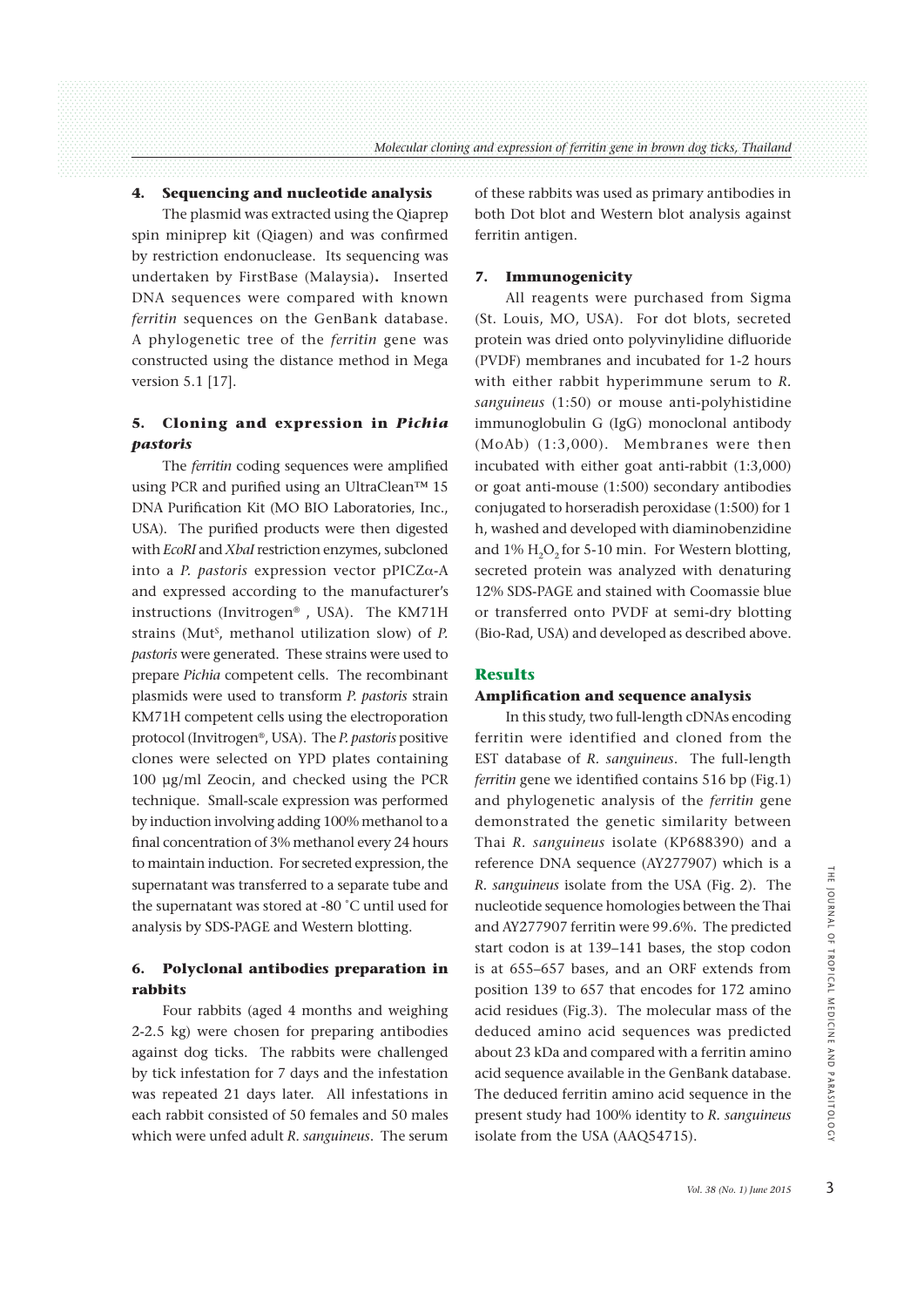*Molecular cloning and expression of ferritin gene in brown dog ticks, Thailand*



# **Fig. 1 Amplification of the ferritin transcript by PCR**

Lane  $1 = 100$  bp plus ladder DNA marker; Lane 2 = amplification product from *R. sanguineus* cDNA with Ferritin-specific primers described in the text.

### *In vitro* **expression of recombinant ferritin (rFerritin)**

 Recombinant ferritin (rFerritin) was expressed *in vitro* using the pPICZαA expression vector and the *P. pastoris* strain KM71H expression system. Recombinant protein was expressed as secreted into media culture. The molecular weight of rFerritin was 23 kDa on 12% polyacrylamide gel, which correlated with the expected molecular mass 20.5 kDa considering that the expression vector produced a recombinant protein fused with a 2.5 kDa vector protein (Fig. 3).

# **Detection of rFerritin expression by Dot blot and Western blot analysis**

 Detection of rFerritin proteins was determined by Dot blot and Western blot techniques. Supernatant was separated from media culture and routinely electrophoresed on 12% polyacrylamide



# **Fig. 2 Neighbor-Joining phylogenetic tree of the** *ferritin* **gene of** *R. sanguineus* **isolates in Thailand and validated** *ferritin* **genes of other tick species**

 Percentage bootstrap support (>40%) from 1,000 pseudoreplicates is indicated at the left of the supported node.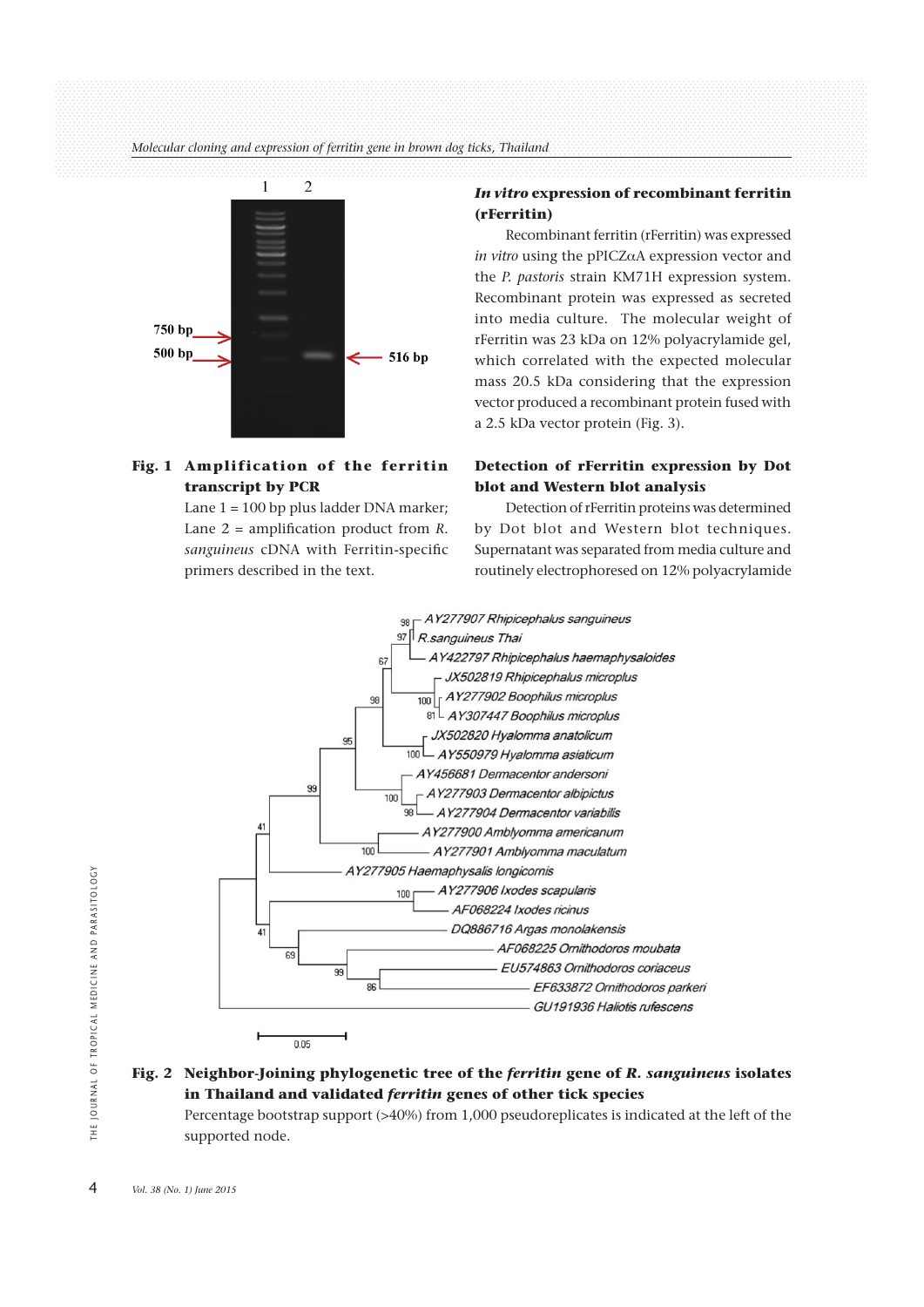gel. Following electrophoresis, the transferred proteins were electro-blotted onto a PVDF membrane. The membrane was incubated in



# **Fig. 3 SDS-PAGE analysis of rFerritin protein from transformed** *P. pastoris* **induced with 3% methanol final concentration**

 SDS-PAGE result demonstrates the size of rFerritin protein (7 days) stained with Coomassie brilliant blue. Lane M: molecular protein marker, Lane 1: Wild type protein, Lane 2: 23 kDa crude rFerritin protein and Lane 3: 23 kDa supernatant rFerritin protein (arrow).

mouse-anti-histidine IgG monoclonal antibody and goat-anti-rabbit serum polyclonal antibody. The result showed the specific band at the same size presented in the SDS-PAGE (Figs. 4 and 5).

### **Discussion**

 Genetic analysis of the *ferritin* gene was performed in both the DNA and predicted amino acid sequences. In this study, the phylogenetic analysis of the *ferritin* gene retrieved from various tick isolates revealed that these genes are conserved within tick genera and species (Fig. 2). Based on the Neighbor-Joining tree constructed in this study, Thai *ferritin* genes formed a distinct relationship in the genus pattern. However, the low ranged diversities of this gene were evident among ticks so that this gene can be used as a candidate antigen for anti-tick vaccine against *R. sanguineus*. The identity of this gene between Thai *R. sanguineus* isolates and USA (AY277907) [18] was shown in this study and there was no geographical relationship of this gene in different tick isolates.

 The tick colonies in our laboratory have been maintained by feeding on rabbits. The tick infestations have been repeated for several cycles in the same hosts. We observed that the last few generations of ticks had slow growth, a decreased survival rate and decreased ability to attach to the host compared to previous generations of ticks (data not shown). Accordingly, we decided to use



### **Fig. 4 Recombinant plasmid Ferritin (rFerritin) expression in** *Pichia pastoris*

 Dot blot analysis of recombinant proteins secreted into supernatant at day 7 of wild type (WT) and transformed *P. pastoris* (pPICZ $\alpha$ A+Fer) using monoclonal antibody against the histidine tag (A) and pooled immune serum from rabbit infested with *R. sanguineus* (B).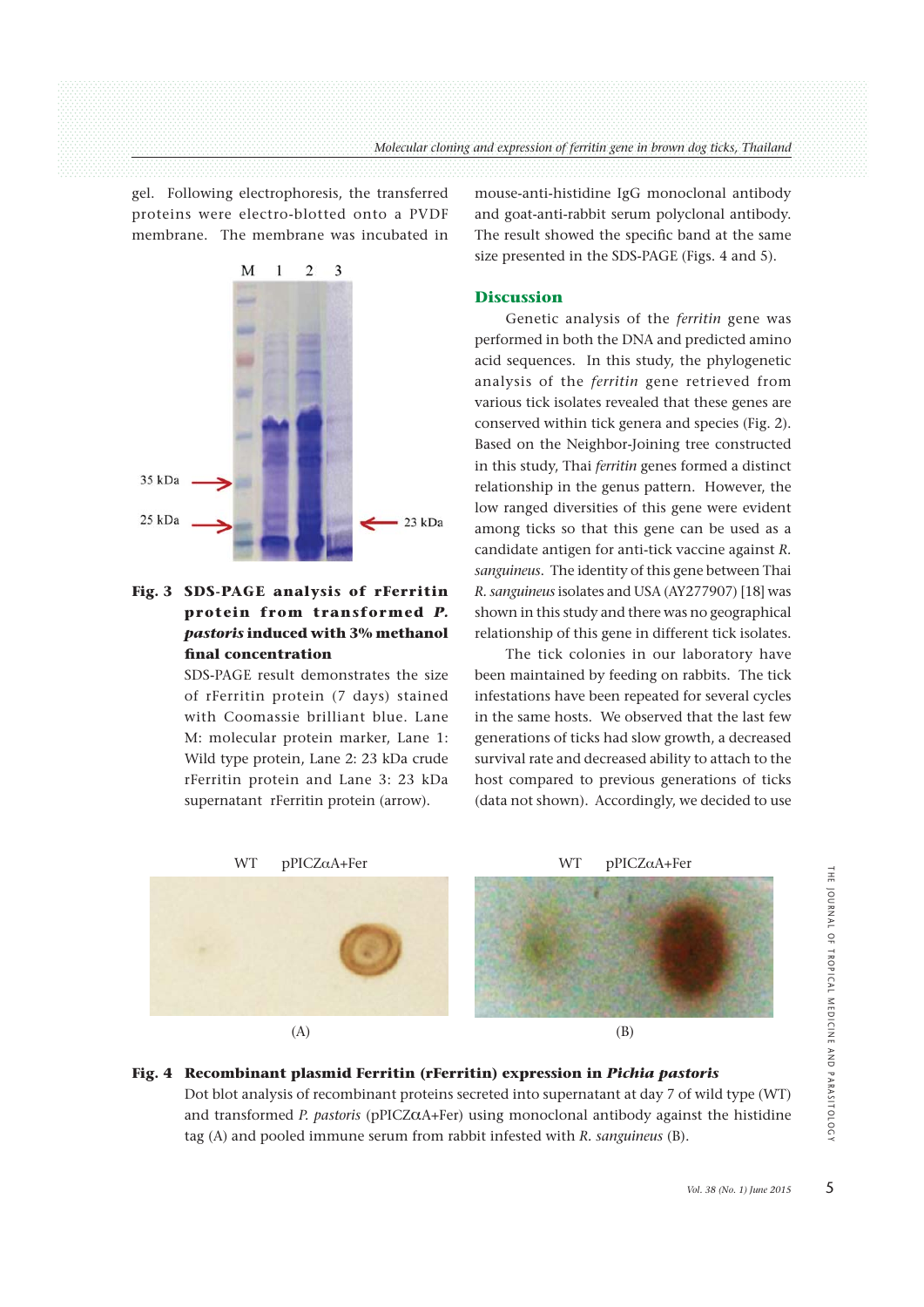

#### **Fig. 5 Determination of immunogenicity of rFerritin by Western blot**

 Lane M: molecular marker; Lane 1: Wild type protein; Lane 2: rFerritin protein (arrows) using monoclonal antibody against the histidine tag (A) and pooled immune serum from rabbit infested with *R. sanguineus* (B).

tick-infested rabbits' sera for primary antibodies in Dot blot and Western blot analysis against rFerritin and the results were clearly demonstrated in this study.

 Most concealed antigens are commonly found on the tick's gut wall and hidden from host immune responses [19]. In contrast to the concealed antigens, the exposed antigens are mostly found in the salivary gland and are normally excreted in saliva during tick feeding on the host [19]. In this study, the RT-PCR amplifications targeting the *ferritin* gene were performed separately between the salivary gland and midgut of *R. sanguineus*. The detection of the mRNA of the *ferritin* gene in both the salivary gland and midgut confirmed that this gene regularly transcribes in both organs. Dot blot and Western blot analysis in this study confirmed that natural tick infested in rabbits induced antibody that was recognized as ferritin. These results clearly showed that ferritin antigens generally expose to the host immune system. Ferritin has been classified as a concealed antigen in previous studies [19,20]. According to our findings in this 6 **Vol. 38** (No. 1) June 2015<br>
Solding and midgut of the mRNA of the gland and midgut of the gland and mid<br>
regularly transcriptions in that was recogned that was recogned<br>  $\frac{1}{2}$   $\frac{1}{2}$   $\frac{1}{2}$   $\frac{1}{2}$   $\frac{1}{2}$ 

study, we propose that ferritin could be identified as having the combined properties of both exposed and concealed antigens and that this third group of candidate antigen is preferred as a broad-spectrum anti-tick vaccine. In addition, the phylogenetic analysis constructed in this study revealed the highly conserved property of this gene among tick isolates.

 The genetically conserved property of this gene also suggested the possibility to use rFerritin produced in this study for anti-tick vaccine in various species of the genus *Rhipicephalus* including *R. sanguineus*, *R. haemaphyloides* and *R. microplus*. Although the ferritin antigens are grouped into *FER1* (intracellular) and *FER2* (secretory), cross immunity responses between the two types have been demonstrated [20].

 Gene regulation of the tick *ferritin* was associated with rickettsial infections of *Dermacenter variabilis* [20]. Ferritin of *D. variabilis* acted as a stress response protein to *Rickettsia montanensis* infections in those ticks. The iron concentration is able to mediate the function of the *ferritin* family genes of both tick vectors and some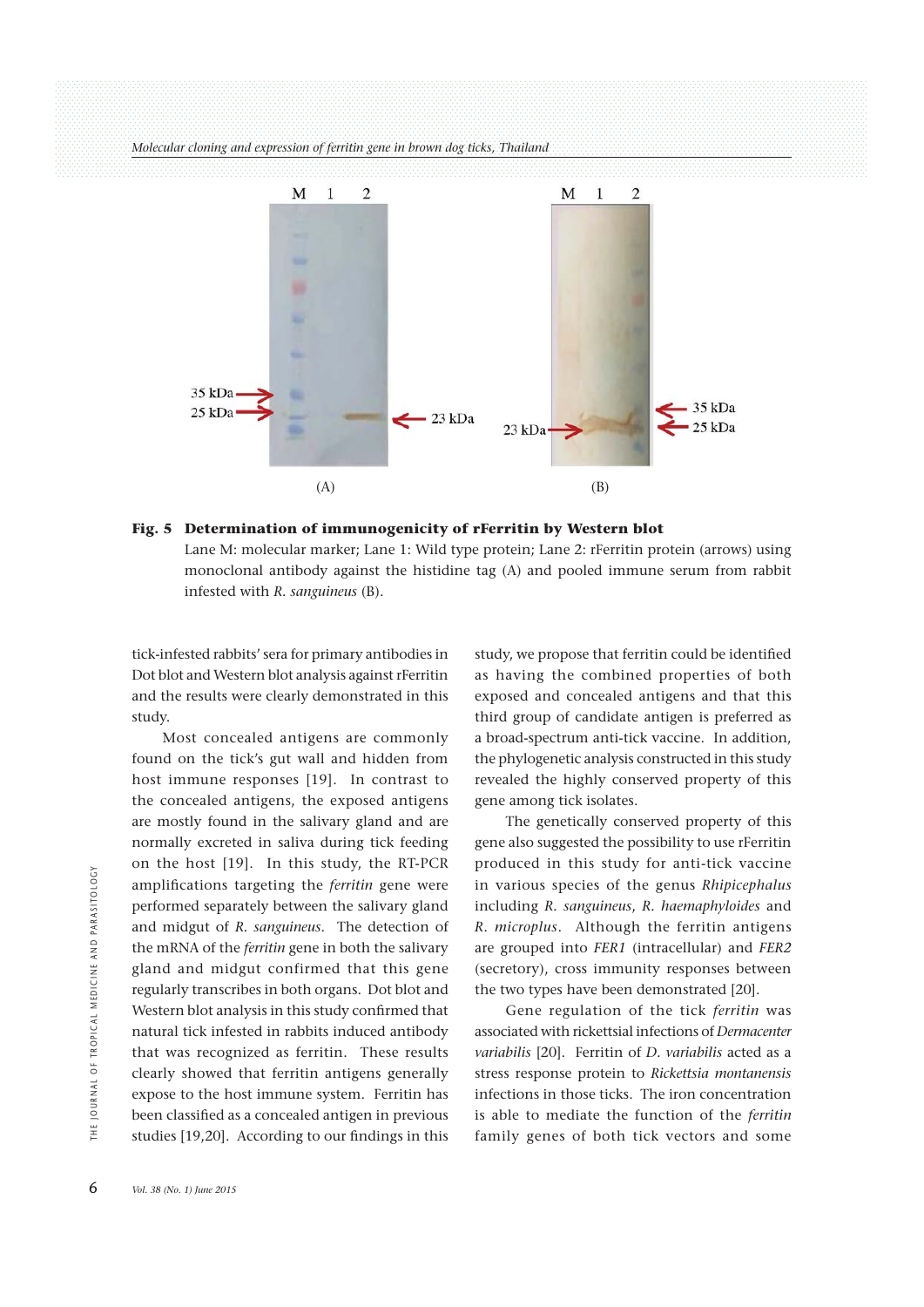pathogenic bacteria [21,22]. The tick ferritin antigens interacting with the host's specific immunoglobulins could establish excess ironmediated cell damage in both tick vectors and tick-borne pathogens [21,22].

 To our knowledge, this is the first report of the cloning, sequencing and expression of ferritin from *R. sanguineus* indigenous to Thailand. In this paper, we have described for the first time the complete sequences of ferritin from Thai *R. sanguineus*. Sequence similarity suggests that the Thai strain ferritin is a priority target as a candidate vaccine antigen in Thailand.

### **Conclusion**

 cDNA clones of ferritin from TSG collected from a dog tick colony at the Department of Parasitology, Faculty of Veterinary Medicine, Kasetsart University, Bangkok, Thailand were isolated by RT-PCR. The *ferritin* cDNA was 518 bp in length, which encoded a ferritin protein of 172 amino acid residues whose deduced amino acid had 100% identity to *R. sanguineus* (accession number AY277907). Based on this result, the Thai *ferritin* gene was homologous to *R. sanguineus* (accession number AY277907). This study indicated a potential possible use of recombinant ferritin as a vaccine against *R. sanguineus*. In this study, the recombinant protein could be detected by Dot blot and Western blot. Based on these results, this study has established a potential use of recombinant ferritin as one of the candidate antigens for a cocktail anti-tick vaccine. However, it requires further vaccine trials in natural host animals to prove its efficacy against *R. sanguineus* tick infestations.

### **Acknowledgments**

 This study was funded by the Center for Agricultural Biotechnology (CAB), Kasetsart University, Kamphaeng Sean Campus, Thailand and the Center of Excellence on Agricultural Biotechnology, Science and Technology Postgraduate Education and Research Development Office, Commission on Higher Education, Ministry of Education. (AG-BIO/PERDO-CHE). This work was also supported by the Center for Advanced Studies for Agriculture and Food, Institute for Advanced Studies, Kasetsart University, Thailand, under the Higher Education Research Promotion and National Research University Project of Thailand, Office of the Higher Education Commission, Ministry of Education, Thailand.

#### **References**

- 1. Graf JF, Gogolewski R, Leach BN, Sabatini GA, Molento MB, Bordin EL, *et al*. Tick control: an industry point of view. Parasitology. 2004;129:S427-42.
- 2. Merino O, Alberdi P, de la Lastra JMP, de la Fuente J. Tick vaccines and the control of tickborne pathogens. Front Cell Infect Microbiol. 2013;3:30.
- 3. Willadsen P. Tick control: thoughts on a research agenda. Vet. Parasitol**.** 2006;138: 161-8.
- 4. Tellam RL, Smith O, Kemp OH, Willadsen P. Vaccination against ticks. In: Yong WK (ed). Animal Parasite Control Utilizing Biotechnology. London: CRC Press: 1992.
- 5. Riding GA, Jarmey J, McKenna RV, Pearson R, Cobon GS, Willadsen P. A protective "concealed" antigen from *Boophilus microplus.* Purification, localization, and possible function. J. Immunol**.** 1994;153:5158-66.
- 6. De la Fuente J, Kocan KM. Strategies for development of vaccines for control of ixodid tick species. Parasite Immunol*.* 2006;28: 275-83.
- 7. De la Fuente J, Estrada-Peña A, Venzal JM, Kocan KM, Sonenshine DE. Overview: ticks as vectors of pathogens that cause disease in humans and animals. Front Biosci*.* 2008;13:6938-46. *Polision Collary Collary Collary Collary Collary Collary Collary Collary Collary Collary Collary Collary Collary Collary Collary Collary Collary Collary Collary Collary Collary Collary Collary Collary Collary Collary Col*
- 8. Willadsen P, Bird P, Cobon GS, Hungerford J. Commercialisation of a recombinant vaccine against *Boophilus microplus*. Parasiology. 1995;110:43–50.
- 9. Arosio P, Ingrassia R, Cavadini P. Ferritins: a family of molecules for iron storage, antioxidation and more. Biochim Biophys Acta. 2009;1790:589-99.